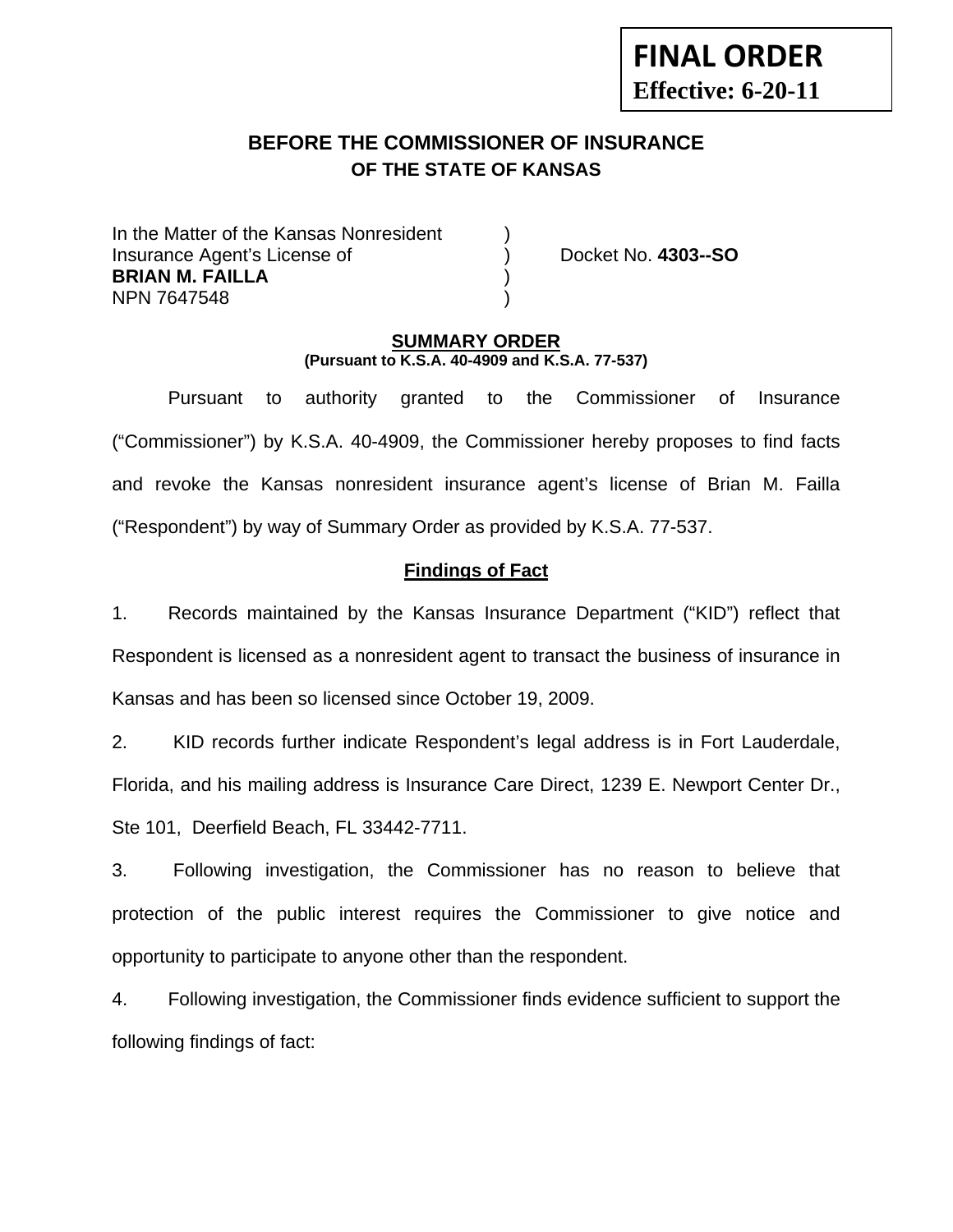5. By Final Order dated March 8, 2011, Respondent's Florida insurance producer license was revoked.

6. Respondent did not report the action to the Commissioner within 30 days as required by K.A.R. §40-7-9(a) and has not reported it to date.

7. By letter of April 20, 2011, counsel for KID wrote to Respondent at his mailing address of record and invited Respondent to reply within 15 business days if he disputed the above.

8. Respondent replied only by transmitting a copy of an order staying the Florida Department of Financial Services order revoking Respondent's license.

9. By order dated May 18, 2011, in the District Court of Appeal, First District, case number 1D11-2356, revocation was stayed pending final disposition or further order of the court.

10. The Florida order revoking Respondent's license was in effect for 71 days before it was stayed.

11. According to the Florida hearing officer's findings of fact, Respondent was convicted of possession of methamphetamines and driving while license revoked, both felonies, and misdemeanor possession of cannabis, in 2005.

12. Respondent did not disclose these convictions to KID in connection with his 2009 application for a Kansas license and was issued a license in reliance upon the application.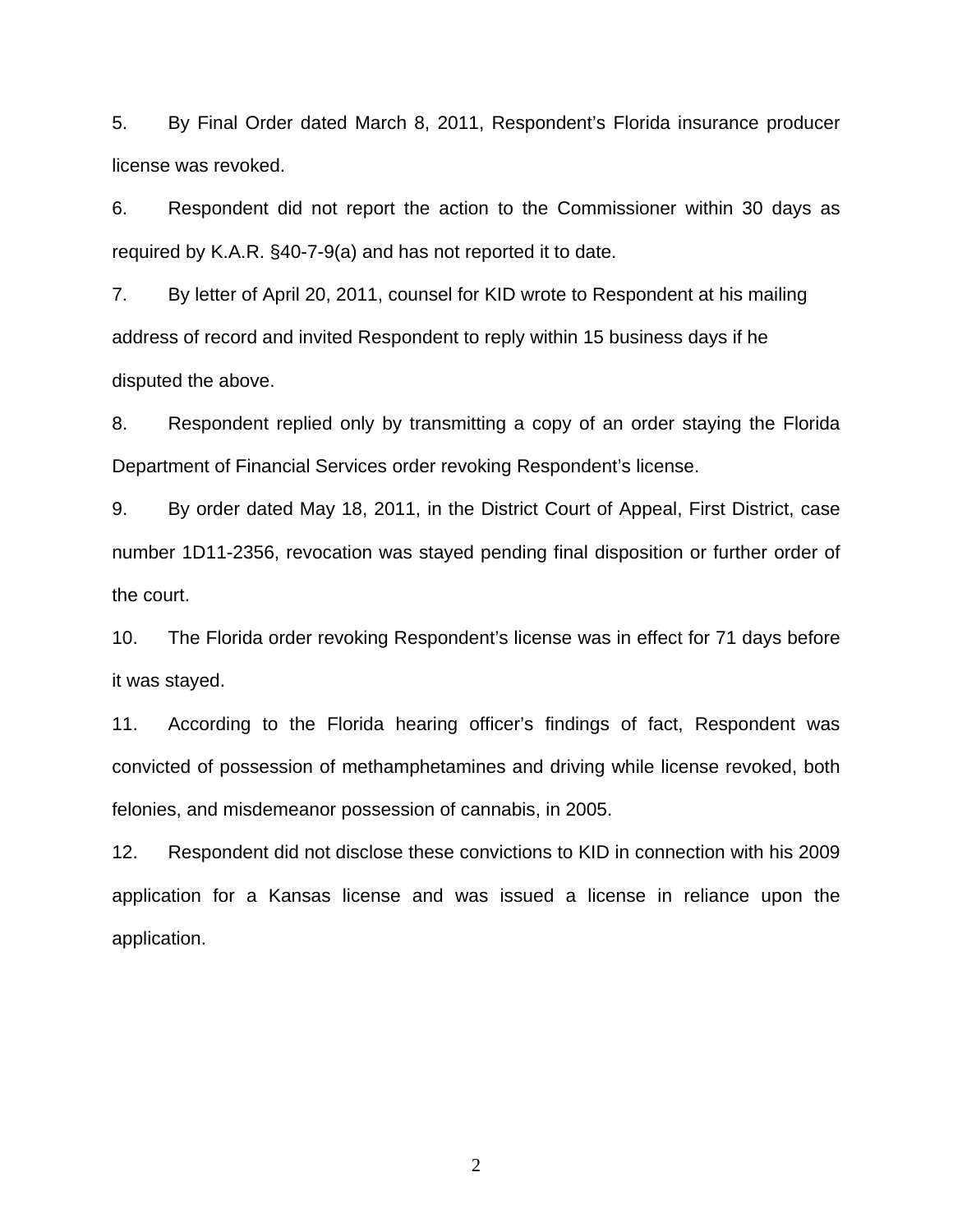## **Applicable Law**

13. K.S.A. 2010 Supp. 40-4909(a) provides, in relevant part:

"The commissioner may deny, suspend, revoke or refuse renewal of any license issued under this act if the commissioner finds that the applicant or license holder has: . . .

(1) Provided incorrect, misleading, incomplete or untrue information in the license application.

(2) Violated: (A) Any provision of chapter 40 of the Kansas Statutes Annotated, and amendments thereto, or any rule and regulation promulgated thereunder; . . . .

(3) Obtained or attempted to obtain a license under this act through misrepresentation or fraud. . . .

(6) Been convicted of a misdemeanor or felony. . . .

(9) Had an insurance agent license, or its equivalent, denied, suspended or revoked in any other state, district or territory." K.S.A. 2010 Supp. 40- 4909(a).

14. K.A.R. §40-7-9 requires a licensed agent to report to the Commissioner within 30

days any disciplinary action against the agent's license by the insurance regulatory

agency of another jurisdiction.

15. In addition, the Commissioner may revoke any license issued under the Insurance Agents Licensing Act if the Commissioner finds that the interests of the insurer or the insurable interests of the public are not properly served under such license. K.S.A. 40-4909(b).

16. A nonresident person is entitled to a Kansas nonresident license based on reciprocity unless denied licensure pursuant to K.S.A. 40-4909 if the person is licensed and in good standing in the person's home state. K.S.A. 40-4906(a).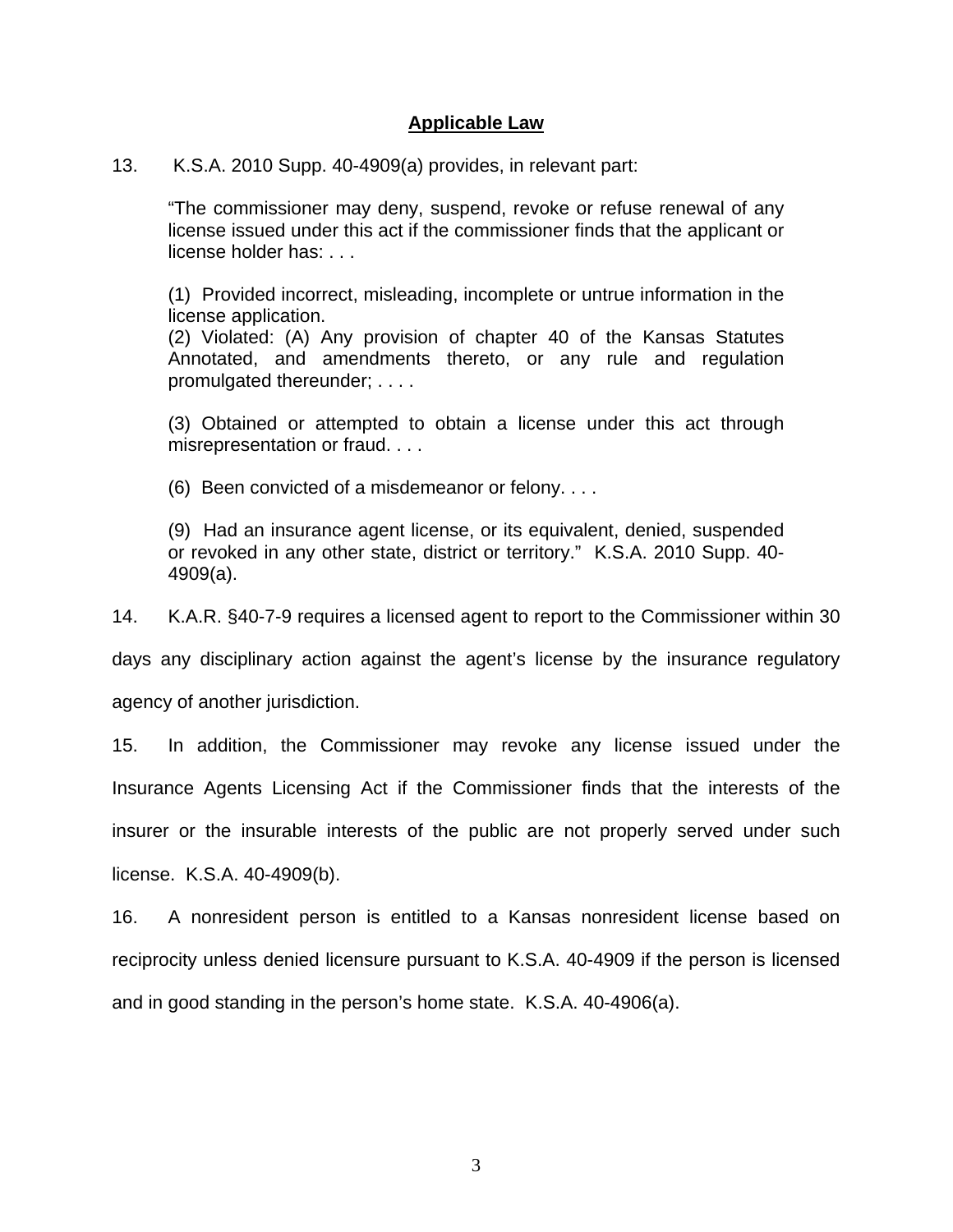#### **Conclusions of Law**

17. The Commissioner has jurisdiction over Respondent as well as the subject matter of this proceeding, and such proceeding is held in the public interest.

18. The Commissioner finds, based on the facts contained in paragraphs 5 through 10, that Respondent's license may be revoked pursuant to K.S.A. 40-4909(a)(2)(A) because Respondent has violated K.A.R. §40-7-9(a) by failing to report a disciplinary action against his insurance agent license by another state.

19. The Commissioner finds, based on the Florida hearing officer's findings, that Respondent's license may be revoked pursuant to K.S.A. 40-4909(a)(6) because Respondent has been convicted of misdemeanor and felony criminal offenses.

20. Further, the Commissioner finds that Respondent's license may be revoked pursuant to K.S.A. 40-4909(a)(1) and (a)(3) because Respondent falsely denied having been convicted of a misdemeanor or felony on his Kansas application, thereby obtaining a license through misrepresentation.

21. Based on the foregoing findings, the Commissioner concludes that sufficient grounds exist for the revocation of Respondent's insurance agent's license pursuant to K.S.A. 40-4909(a).

22. In addition, the Commissioner finds that Respondent's license should be revoked or cancelled pursuant to K.S.A. 40-4906(a) because Respondent is no longer qualified for a license based on reciprocity because he is not in good standing in his home state.

23. The Commissioner further concludes Respondent's license may be revoked pursuant to K.S.A. 40-4909(b) because such license is not properly serving the interests of the insurer and the insurable interests of the public.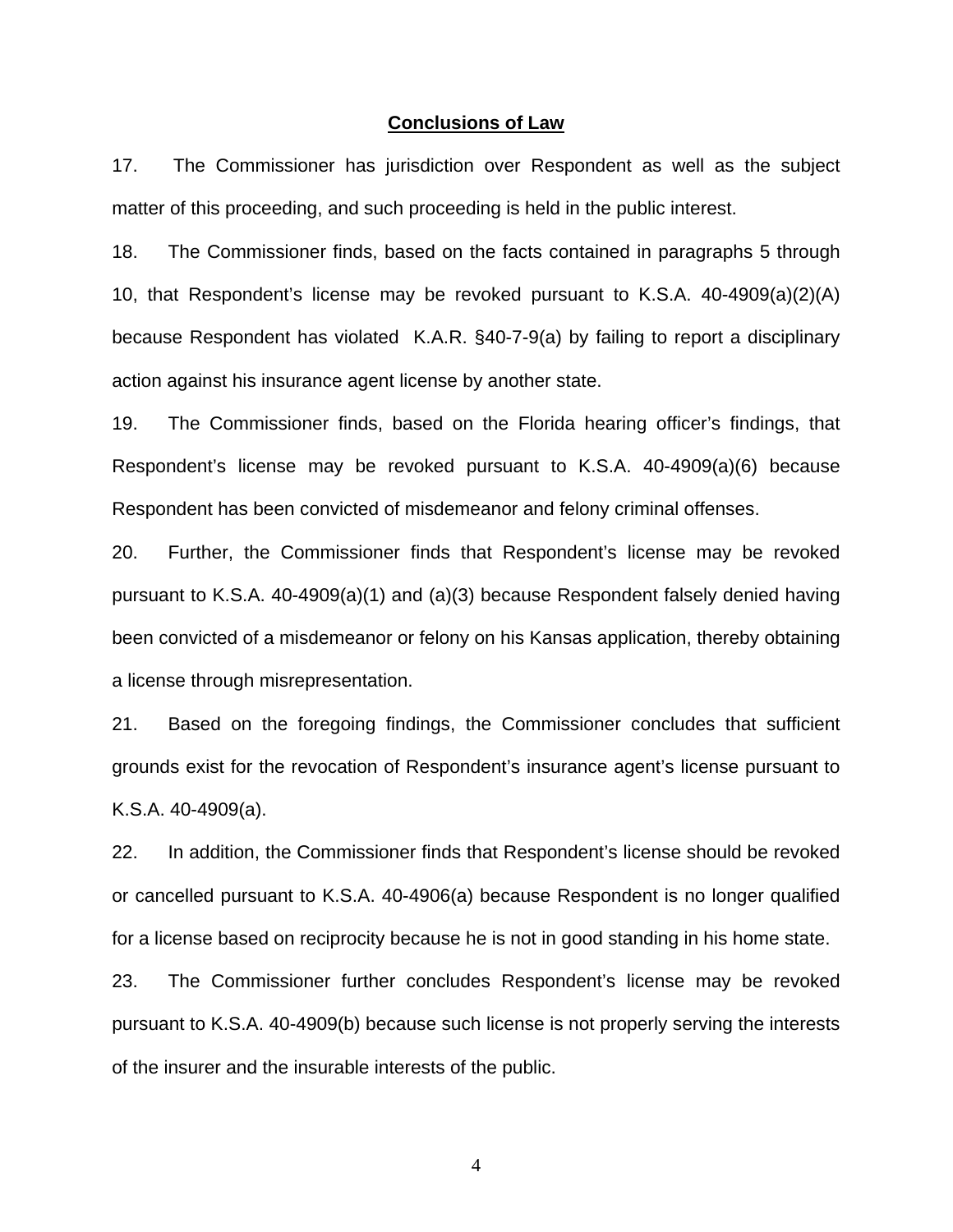24. Based on the facts and circumstances set forth herein, it appears that the use of summary proceedings in this matter is appropriate, in accordance with the provisions set forth in K.S.A. 77-537(a), in that the use of summary proceedings does not violate any provision of the law, the protection of the public interest does not require the KID to give notice and opportunity to participate to persons other than Respondent, and after investigation, KID believes in good faith that the allegations will be supported to the applicable standard of proof.

#### **Policy to be Served**

25. Before issuing an insurance agent license, the Commissioner must determine that the applicant is qualified and has not committed any act that would be grounds for denial, suspension, or revocation. K.S.A. 40-4905(b). Further, the Commissioner may revoke any license issued under the Insurance Agents Licensing Act if the Commissioner finds that the interests of the insurer or the insurable interests of the public are not properly served under the license. The following action is appropriate to promote the security and integrity of the insurance business and protect insurance consumers by licensing, or continuing to license, persons or entities to sell, solicit, or negotiate insurance in the State of Kansas only if their conduct indicates they are both qualified and trustworthy.

 **IT IS THEREFORE ORDERED BY THE COMMISSIONER OF INSURANCE THAT** the Kansas nonresident insurance agent's license of **BRIAN M. FAILLA** is hereby **REVOKED. It is further ordered,** that **BRIAN M. FAILLA** shall **CEASE and DESIST** from the sale, solicitation, or negotiation of insurance, doing any act toward the sale, solicitation, or negotiation of insurance, and/or receiving compensation deriving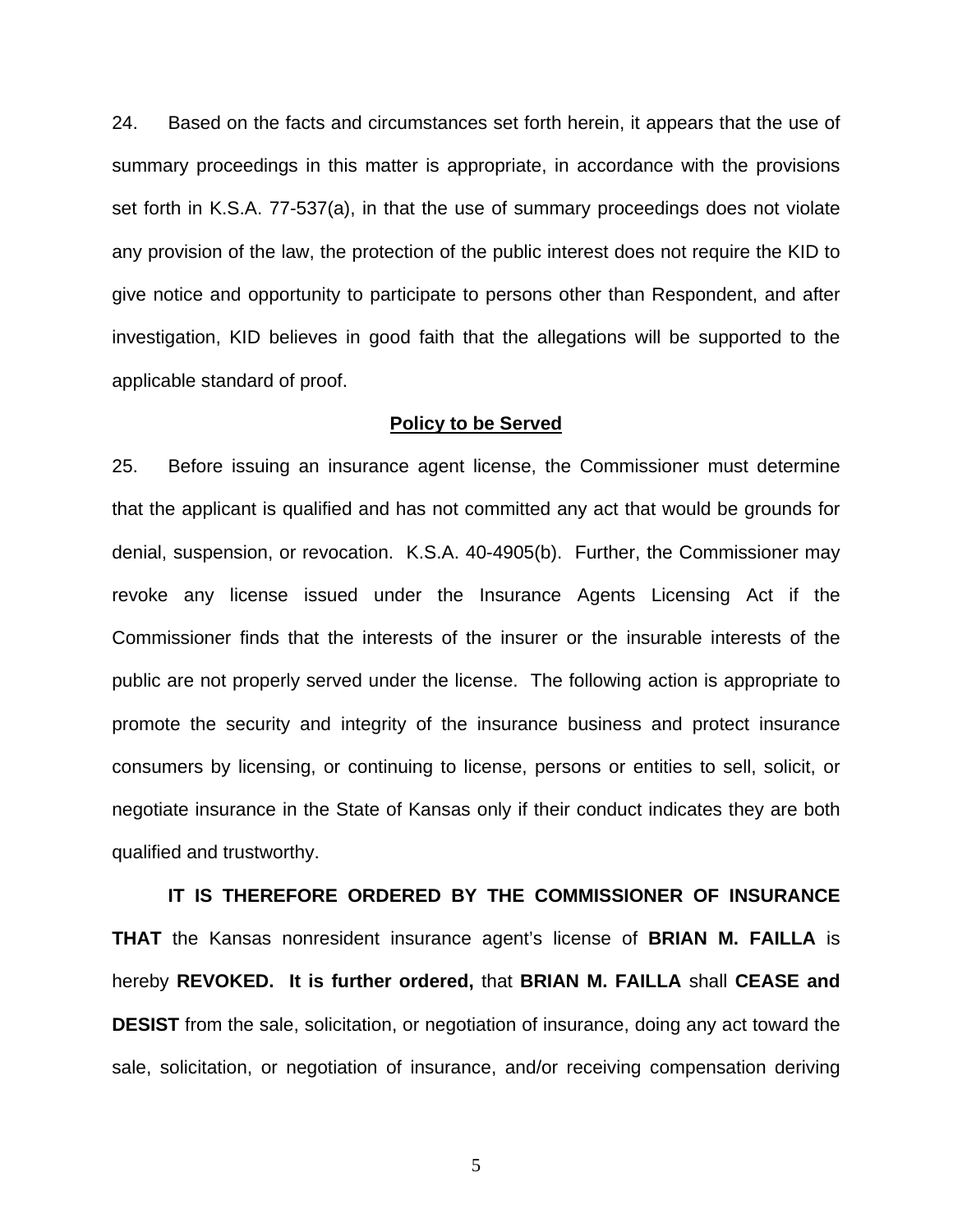from the sale, solicitation, or negotiation of insurance conducted on and after the effective date of this order.

# **IT IS SO ORDERED THIS \_\_31st\_\_\_ DAY OF MAY 2011, IN THE CITY OF TOPEKA, COUNTY OF SHAWNEE, STATE OF KANSAS.**



/s/ Sandy Praeger Sandy Praeger Commissioner of Insurance

 \_/s/ Zachary J.C. Anshutz\_\_\_\_\_\_\_\_\_\_ Zachary J.C. Anshutz General Counsel

# **NOTICE OF RIGHTS TO HEARING AND REVIEW**

# **Within fifteen (15) days of the date of service of this Summary Order,**

**Respondent** may submit a written request for a hearing pursuant to K.S.A. 77-537 and

K.S.A. 77-542. Any request for a hearing should be addressed to the following:

 Zachary J.C. Anshutz, General Counsel Kansas Insurance Department 420 S.W.  $9<sup>th</sup>$  Street Topeka, Kansas 66612

If a hearing is requested, the Kansas Insurance Department will serve notice of

the time and place of the hearing and information on procedures, right of representation,

and other rights of parties relating to the conduct of the hearing.

**If a hearing is not requested in the time and manner stated above, this** 

**Summary Order shall become effective as a Final Order upon the expiration of**